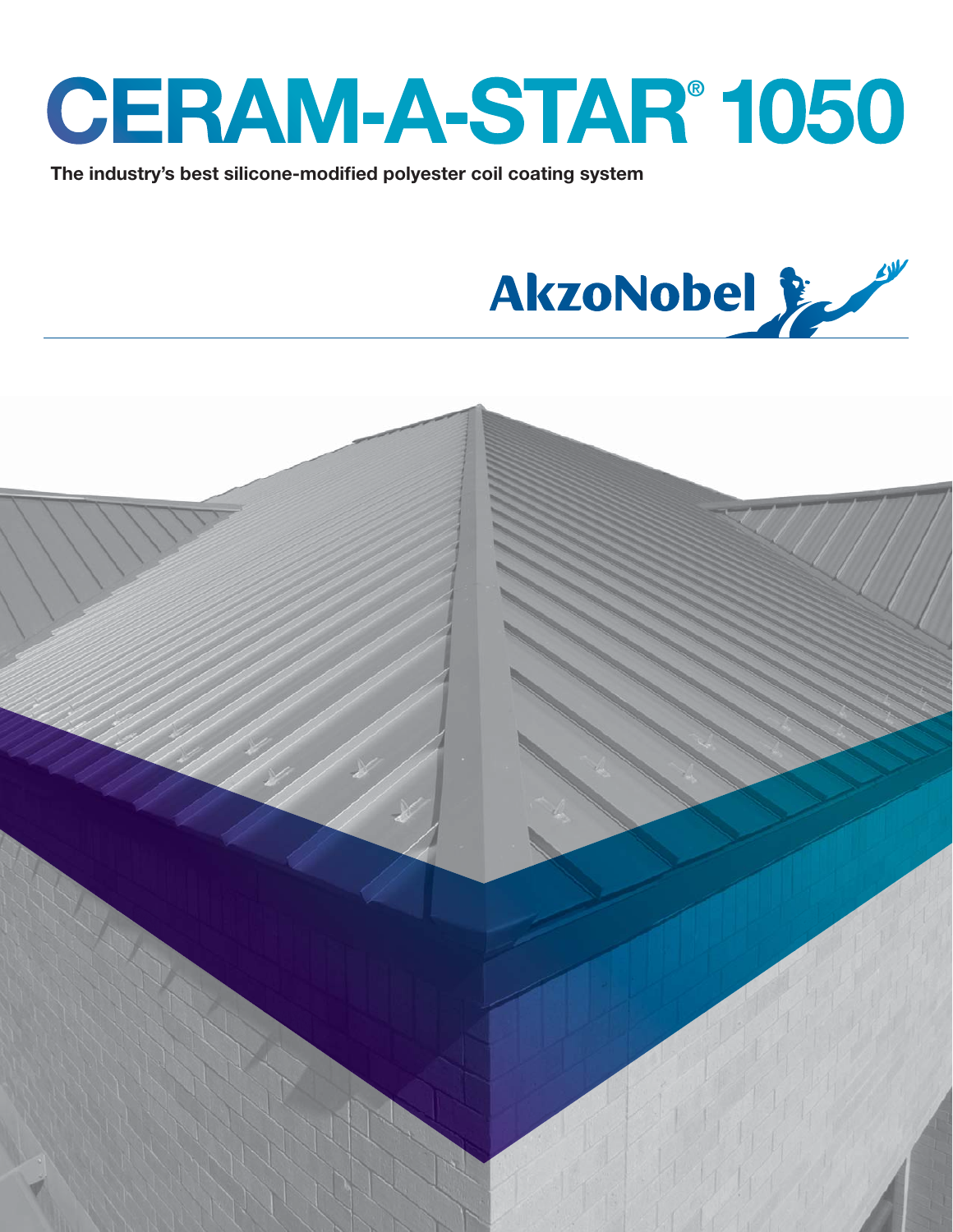# **The** right chemistry

In a world where individual customer satisfaction is critical to success, we are focused on quality and service through close technical cooperation with our customers.

The know-how and experience of our technical experts around the world are there to help you select the right chemistry for your coil coating system needs. Our coil coatings meet your commercial goals by drawing on research and development from laboratories across the world; in the U.S., Europe, Australia and Asia to offer well proven products that combine innovative formulations manufactured to the highest quality standards.

We are committed to focusing on your needs while utilizing all the resources available to the world's largest coatings company to provide the best products available.

AkzoNobel is the largest coatings manufacturer in the world and one of North America's leading manufacturers of industrial finishes. Headquartered in Columbus, Ohio for the Americas, the Coil and Extrusion Coatings division manufactures and markets coatings throughout North and South America.

AkzoNobel is a market leader in the development and supply of coil coatings, the most effective method in use to ensure the consistent, high-quality protection and decoration of metal substrates.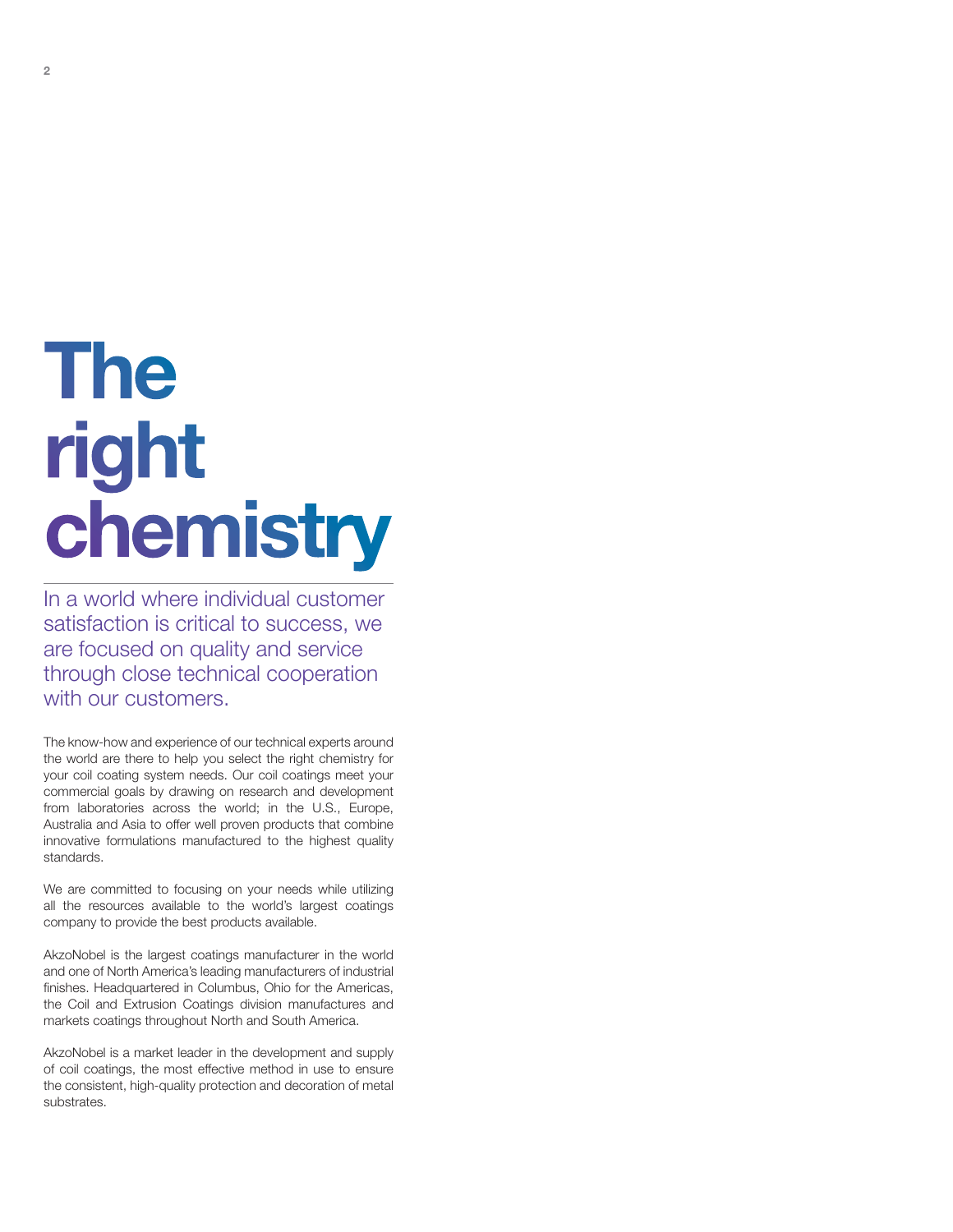## **Setting the standard** in performance





**No comparison** Close-up of original paint chip of competitive SMP coating on faded metal roofing, after ten years in Ohio weather.

### **The challenge**

Achieving outstanding long-term performance in metal building components is a big challenge for coatings.

Maintaining their color and integrity over decades of harsh weather conditions and natural degradation is a tough task. While the industry was satisfied with the performance of silicone-modified polyesters, AkzoNobel was not. So we went to work.

We spent more than 10 years in the laboratory and in the field researching, developing and testing the next generation of silicone-modified polyester (SMP). It didn't happen overnight, but it did happen. And it was well worth the wait.

### **The new standard**

CERAM-A-STAR 1050 is a silicone-protected polyester coil coating system designed exclusively for the metal construction industry.

Built on the proven strength of CERAM-A-STAR 950, AkzoNobel's CERAM-A-STAR 1050 is the industry's best and strongest SMP coil coating system, offering superior color stability, chalk resistance, fade resistance and gloss retention. How did we do it? Two words: unique chemistry.

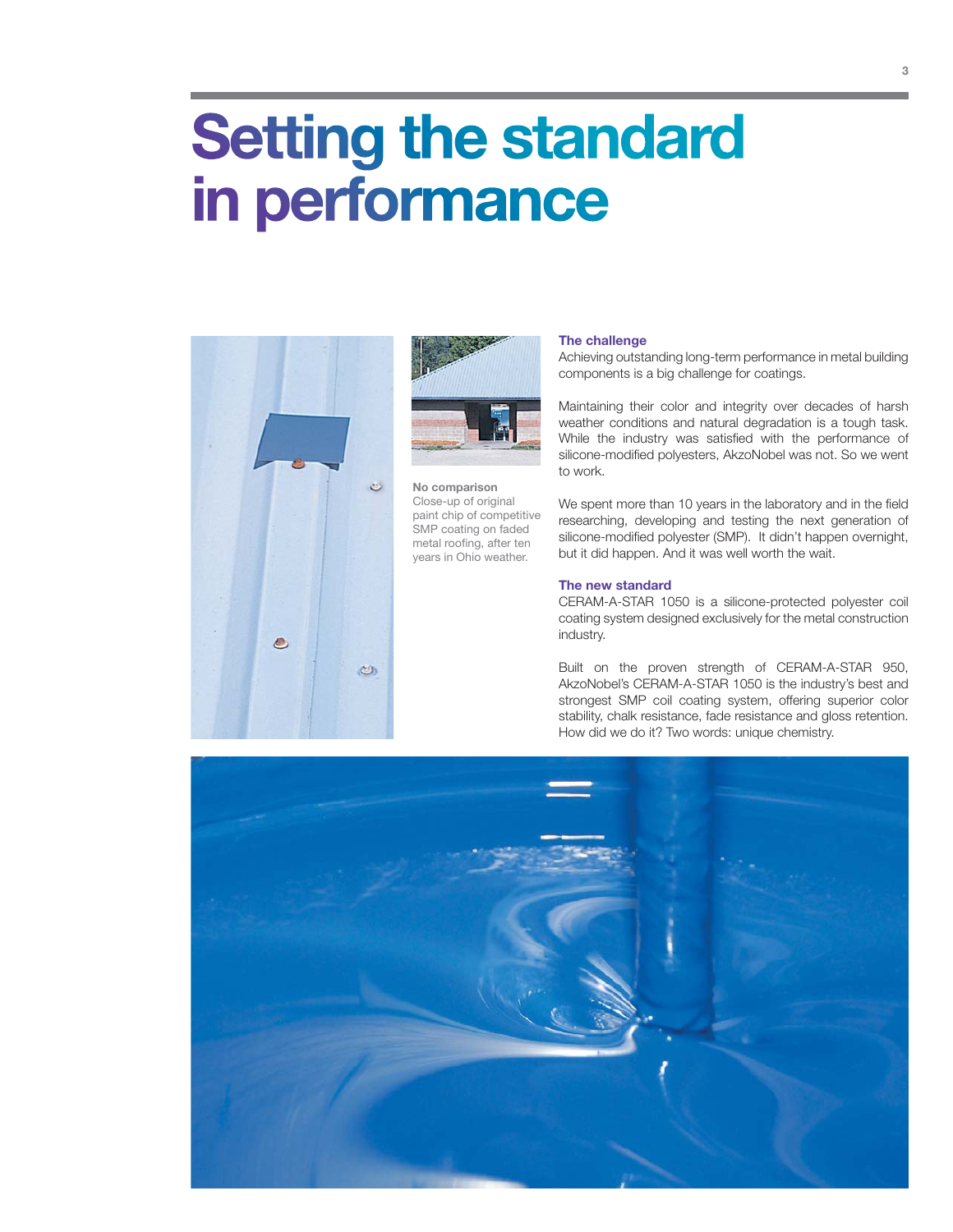## **Setting the standard in** pigment selection

## **Differences in pigment types**

Pigments used in exterior metal coatings fall into three classifications:

**organic pigments:** comprising a class of pigments that may have good  $-$  but usually not ultimate  $-$  durability. Just as the curtains in your living room can be expected to fade with time, so can the organic pigments used in coatings. It generally costs less to use organic pigments.

**inorganic pigments:** pigments that are synthetic or naturally occurring which do not contain carbon compounds. The majority of these colorants provide excellent long-term performance. The exception is carbon black, which can sometimes be considered an inorganic pigment. Their higher performance usually comes at a higher cost than organic colorants.

**ceramic pigments:** named after their original use in ceramic products, these complex inorganic pigments are made from mixed metal oxides synthesized at molten metal temperatures. The most color stable pigments available today, they offer unparalleled resistance to heat, light and chemical attack. These attributes make them ideal for use in the highest quality exterior coatings to assure long-term color retention even after decades of weathering. Higher cost is usually associated with their higher performance.

### **Only the best pigments are used**

It is well known throughout the coatings industry that use of the right pigment combination is critical in formulating a finish that will resist color fade. Only ceramic and select inorganic pigments are used in CERAM-A-STAR 1050 finishes to ensure years of durability.

Ceramic and select inorganic pigments are recognized as the most durable, having proven their performance in hundreds of years of use in porcelain and ceramic products.

Other types of pigments may be portrayed as being durable, but none can offer the same long term performance as ceramic and select inorganic pigmentation. They deliver many years of superior weatherability and resistance to color change. Their chemical structure and bonding makes them resistant to acids and alkalis, as well as oxidizing and reducing agents found in some harsh environments.



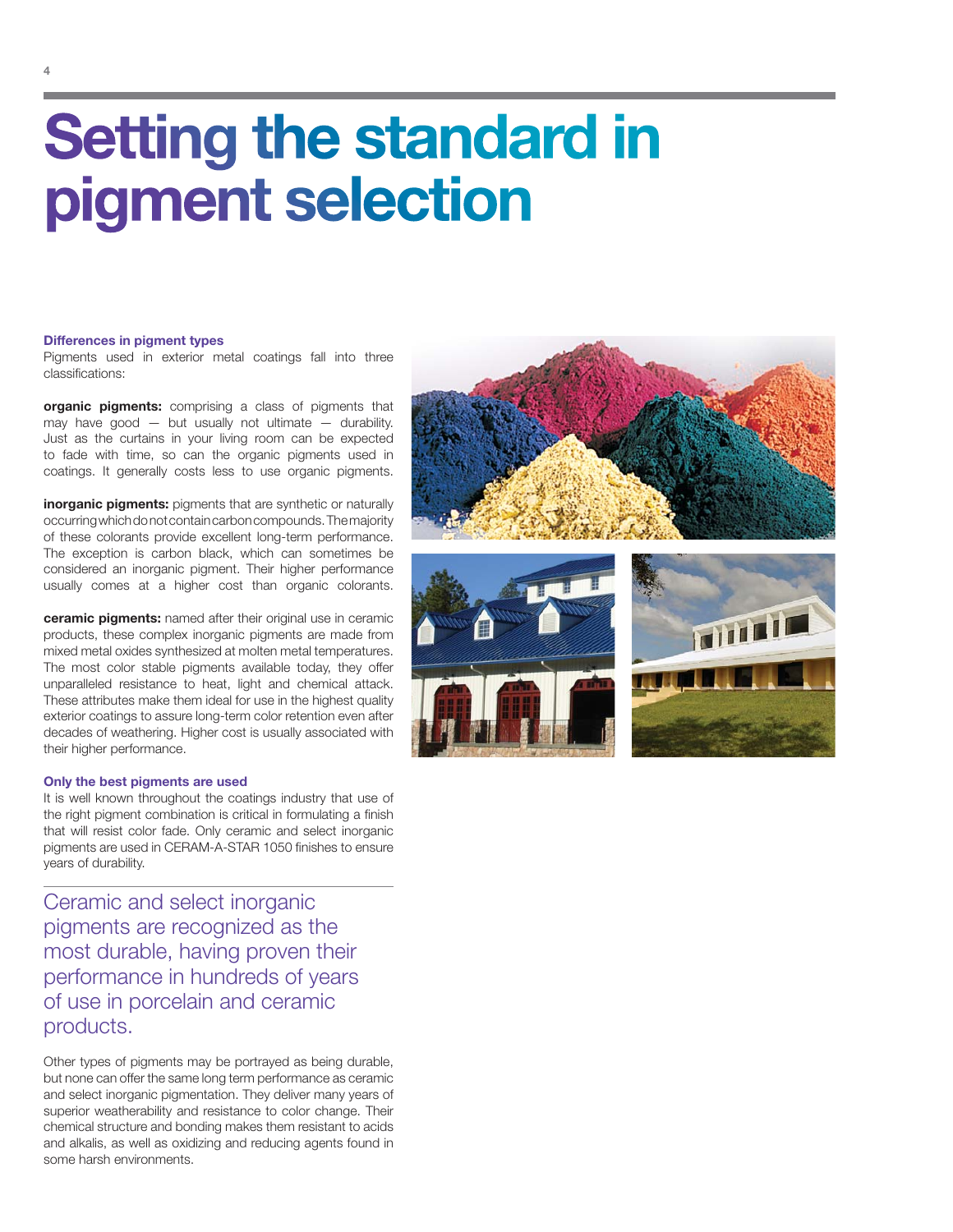## **Setting the standard in** resin chemistry



- SMP technology with organic pigments
- CERAM-A-STAR 950 with ceramic and select inorganic pigments
- CERAM-A-STAR 1050 with ceramic and select inorganic pigments
- TRINAR® (PVDF) with ceramic and select inorganic pigments





### **Unique chemistry**

CERAM-A-STAR 1050's proprietary resin formulation provides the backbone for this revolutionary SMP system. It's combined with ceramic and inorganic pigments and other enhancements to our award-winning CERAM-A-STAR 950 system to create the most durable SMP finish available.

The two-coat system, using our High-Performance Primer, provides exceptional durability and offers superior resistance to moisture and UV exposure, with excellent flexibility and abrasion resistance. The unique and highly-durable topcoat provides the best color stability and gloss retention of any SMP product.

In fact, the color stability of CERAM-A-STAR 1050 rivals that of 70% PVDF coatings, while offering excellent resistance to dirt pickup and atmospheric stain. Its scratch and abrasion resistance are big bonuses during transit, handling and installation as well – particularly in hot weather. These qualities in particular make CERAM-A-STAR 1050 an excellent alternative to PVDF coatings in certain applications where hot hardness and handling issues are of concern.

CERAM-A-STAR 1050 represents a level of performance surpassing that of all previous silicone-protected finishes. CERAM-A-STAR 1050 closes the performance gap with PVDF as it approaches the long-term results of the higher priced coating — while combining the best technological balance of flexibility and toughness.

## **The right combination**

The long-term performance of exterior coatings is dictated by resin strength and the correct choice of pigmentation. You simply cannot have one without the other. The right combination will ensure excellent performance and long term durability.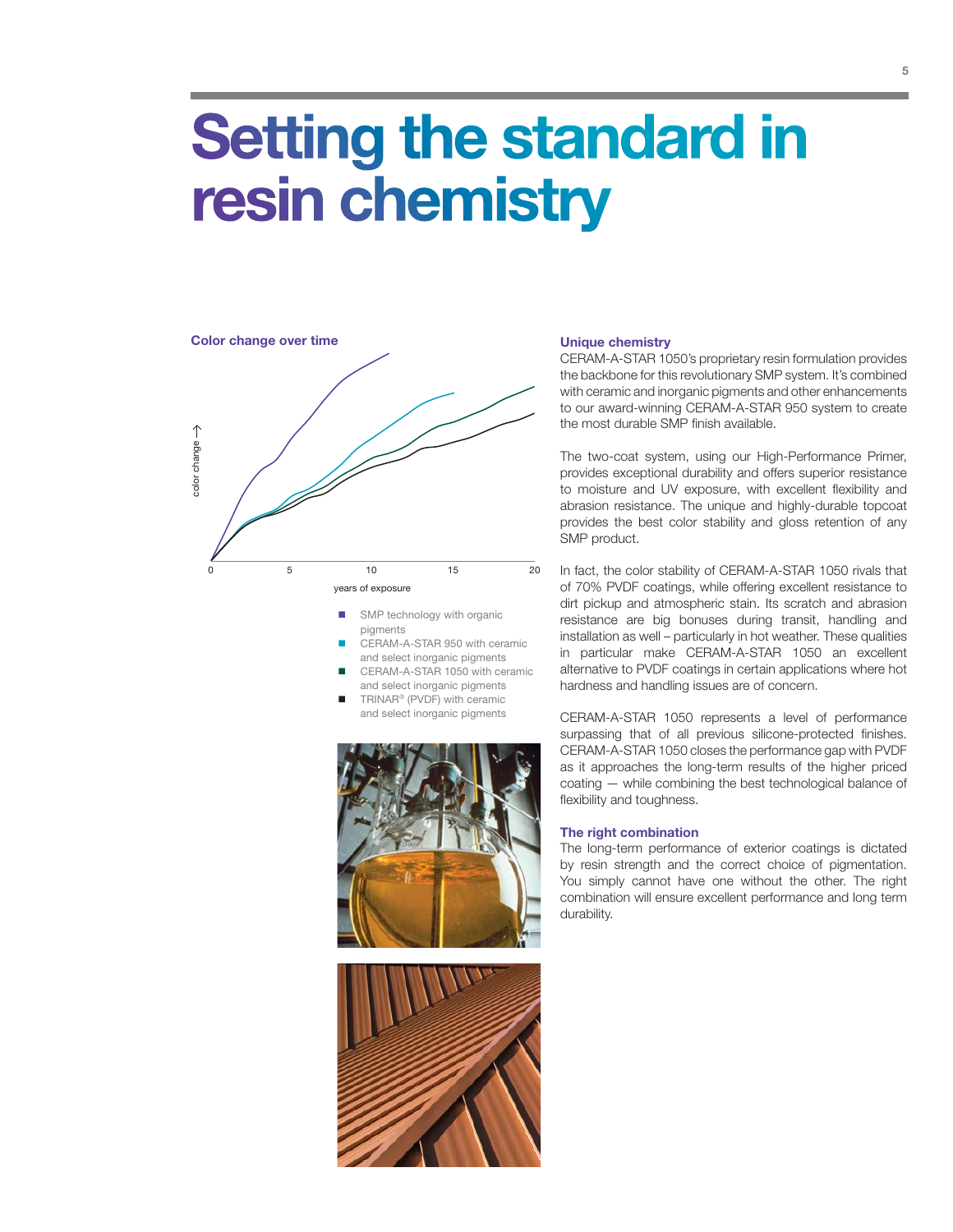## **Real world exposure testing**

**Real world exposure vs. accelerated testing** Compared to real world natural exposure, using only accelerated testing offers questionable results. All research programs can use accelerated testing as a tool, but only as a tool, because it can lead to false conclusions.

To ensure the highest level of performance, CERAM-A-STAR 1050 finishes have been thoroughly tested under a variety of real life conditions in a comprehensive South Florida exposure program. Accelerated testing methods alone simply do not yield the same accurate and reliable results as real world testing.



One year of testing in South Florida at 45º S. is equivalent to two years on a roof and three years on a wall north of .<br>Jacksonville, FL.

UV fluorescent weathering device used for accelerated testing.

## **Accelerated vs. southern Florida testing**

Large panel on left is CERAM-A-STAR 950 and the large panel on right is a competitor's current SMP after only one year roof angle exposure in South Florida. Corresponding small panels represent totally misleading results using accelerated testing method (UV-B 313 lamp).



## **Accelerated vs. southern Florida testing and organic pigmentation**

CERAM-A-STAR 1050 uses only ceramic and select inorganic pigmentation due to their superior long term performance. Organic pigmentation will fade much quicker in real world exposure. However, this performance difference is not readily apparent when subjected to accelerated testing.

The following panels help illustrate the different results that can be observed between accelerated testing and real world southern Florida exposure. All panels are coated with PVDF resin system. Outer large panels were exposed at roof angle for 6 years in South Florida. Smaller panels were exposed to UV-A and UV-B accelerated testing. Accelerated testing using either UV-A 340 or UV-B 313 lamps does NOT detect the poor performance of lower cost organic pigments!





## **What Others Say About Accelerated Testing...**

"Thus, none of the conventional accelerated tests [carbon arc with Corex D filters, FS40 UVB, xenon arc] based on artificial light sources are acceptable for this coating [i.e., the coating in Ford's study] since the degradation chemistry that occurs in these tests is unnatural. Although acceleration factors can be calculated... they can not be used reliably to predict service life."

## **— D. R. Bauer, et al., (Ford Motor Company), Journal of Coatings Technology, 1987.**

"Commonly used cycles in carbon arc and fluorescent UV-condensation equipment exhibited generally unacceptable correlation levels for these materials [i.e., the materials evaluated in 3M's study]."

## **— R. M. Fischer (3M), SAE Technical Paper Series, #841022, 1984**

"One user reports that his company is now employing both UV-A and UV-B lamps. 'When we want the real world, we use UV-A...' Several European laboratories reported that devices using UV-B lamps occasionally failed materials that passed outdoor tests. Some U.S. labs subsequently reported similar findings..."

## **— P. J. Brennan, (Q-Panel Lab Products) Plastics Compounding,1987**

"The QUV (313B) consistently exhibited poor gloss and overall color change (delta E) correlation with the Florida set."

## **— L.S. Crump, Atlas Sun Spots, 1996**

"The use of QUV B-313 is not suggested as a screening tool because the low-wavelength portion of the exposure spectrum can lead to anomalous results."

## **— Eastman Chemical Company, Publication N-335A, 1996**

"All UV-B lamps emit UV below normal sunlight cuton. This short wavelength UV can produce rapid polymer degradation and often causes degradation by mechanisms that do not occur when materials were exposed to sunlight. This may lead to anomalous results."

## **— ASTM Standard Practice G53, 1995**

"It is now established fact that they [ASTM B 117 salt spray and QUV-B] do not correlate well to natural exposures, and in some specific cases can lead to totally wrong conclusions being made."

## Dr. G. C. Simmons, European Coil **Coating Meeting, Spring 1996**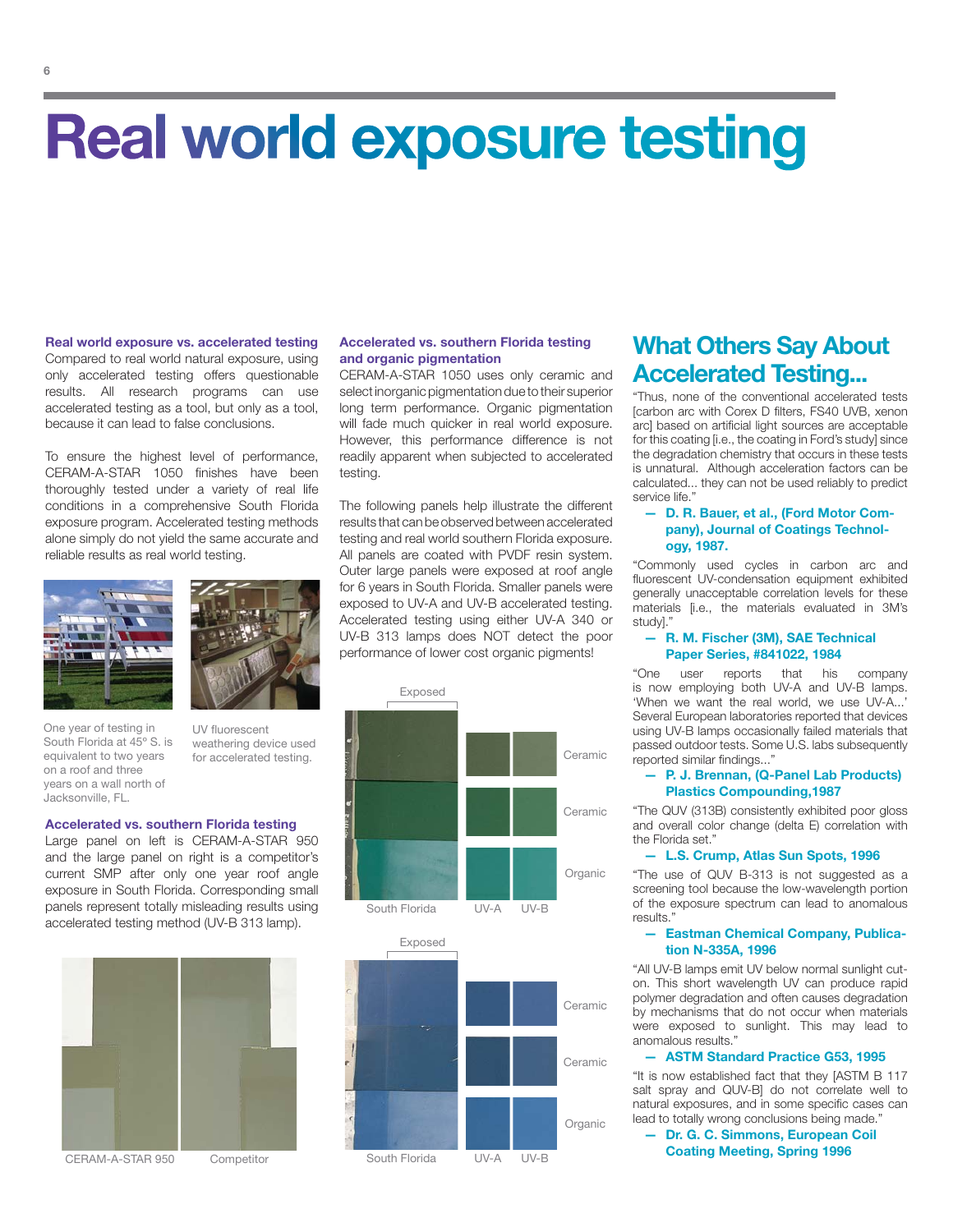## **Standing the test of time**

## **Tested Tough**

We don't believe in shortcuts. That's why we spent more than 10 years testing CERAM-A-STAR 1050 in the laboratory and on the outdoor test fences to ensure its quality and durability before bringing it to the market. You just can't get real world results without real world testing.

In a decade of outdoor tests at our South Florida exposure site, CERAM-A-STAR 1050 showed its mettle. Our proprietary new silicone polyester resin formulation withstood the harsh conditions of sweltering sun and high humidity. That's why we know it will stand the test of time on your project.



## **Scratch adhesion test results**



surface temperature

### **Resistance to dirt and stain**

Gloss retention and resistance to stain, smudge and dirt accumulation are also important factors to consider. There are vast differences in coating performances for these properties.

The resins used in AkzoNobel's CERAM-A-STAR 1050 are formulated and tested to provide outstanding performance in surface appearance, gloss retention and film hardness. Their all around performance is once again verified by extensive exposure to South Florida and Midwestern testing over multiyear periods.

Problems with dirt and stain retention begin to show up very early after building erection, particularly in lighter colors (often within 6-18 months) and are usually very difficult to remove.

Both parts of the building in the photo below started out the same white color. AkzoNobel's original white is on the right; stained competitor's white is on the left.



## **COOL CHEMISTRY® Series**

Improvements in Total Solar Reflectance may be realized by using our COOL CHEMISTRY Series coatings, which contain ceramic infrared reflective pigments. These special pigments are designed to reflect infrared energy while still absorbing visible light energy, thus appearing as the same color yet staying much cooler. When COOL CHEMISTRY coatings are used on metal roofing, the result is a sustainable building material that can lower air conditioning costs, reduce peak energy demand, and help to mitigate urban heat island effects. All of our high-performance coatings for building products are also available in COOL CHEMISTRY versions.